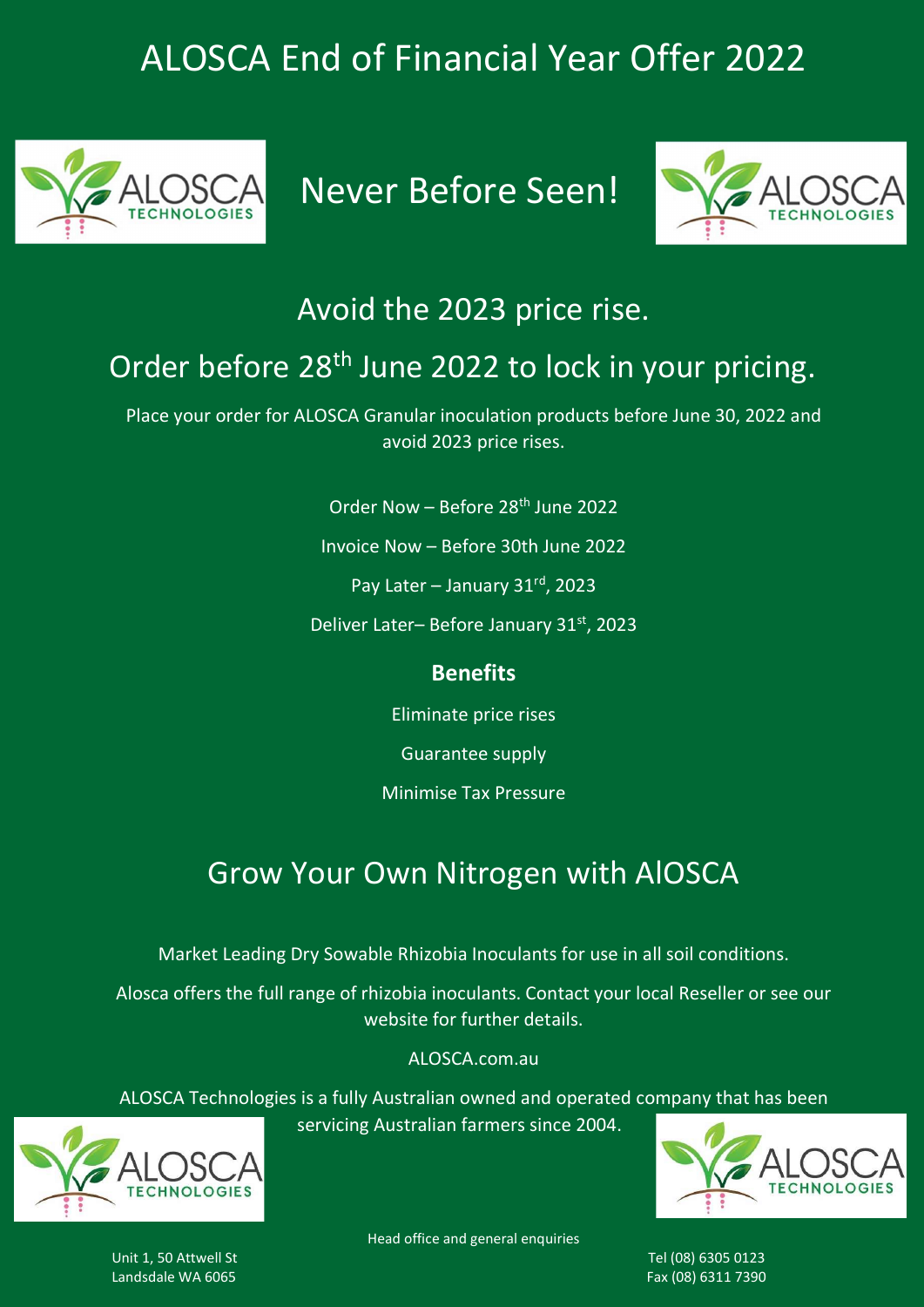# ALOSCA End of Financial Year Offer 2022

2022 ALOSCA END OF FINANCIAL YEAR OFFER TERMS AND CONDITIONS

1. In this offer "ALOSCA" means ALOSCA Technologies Pty Ltd, ABN 11 100 815 638 and "Vendor" the vendor that you are purchasing the product from in any particular case.

2. The End of Financial Year Offer (the "Offer") is open for acceptance between 1 June 2022 and 28 June 2022, or until sold out. Tonnage limits may apply.

3. The Offer applies to ALOSCA granular inoculants as supplied in 500kg and 25kg bags.

4. Customers can order the products in advance and pay for the order at the time of collection (Invoice now, Pay Later) in which case the price of the products ordered will be set at the time of order and the product will be delivered to the vendor before the 31st January 2023. Pricing is supplied by the vendor for this offer.

5. Acceptance of any order placed in connection with the Offer will occur when your Vendor places an order with ALOSCA under the Invoice Now, Pay Later on the order form supplied to the Vendor.

6. Products will be delivered to the nominated vendor for delivery or collection from their premises.

7. Products ordered under the Invoice Now, Pay Later option will be invoiced by the vendor at the time of order and the invoice is due and payable to the Vendor at 31<sup>st</sup> January 2023.

8. All product ordered must be delivered on or before  $31<sup>st</sup>$  January 2023. To the extent that product is ordered but not collected by the relevant deadline, the order will be automatically invoiced to the extent of the uncollected product.

9. No changes to volumes ordered or cancelations of orders will be accepted.

10. The benefits under this Offer are only available and payable to customers who are registered for GST in respect of products acquired for use on properties owned or leased by them.

11. To the extent permitted by law (but subject to paragraph 16), ALOSCA Technologies does not make any representations or warranties:

 a) in relation to any ALOSCA product (including but not limited to its quality, handling or storage characteristics); or

b) in relation to this Offer, other than the representations and warranties expressly set out in this Offer.

12. Save for those representations, warranties, guarantees, rights and remedies (including those under the Competition and Consumer Act 2010 (Cth) which cannot be lawfully excluded or modified, all representations and warranties not expressly set out in this Offer are excluded.

13. Save for those rights and remedies (including those under the Competition and Consumer Act (Cth)) which cannot lawfully be excluded or modified, to the extent permitted by law ALOSCA's liability to you in connection with any claim relating to the supply of goods or services pursuant to this Offer (including in relation to, or in connection with any negligence by ALOSCA or any of its employees, agents or contractors, and including in relation to, or in connection with, the supply or non-supply of product) is: